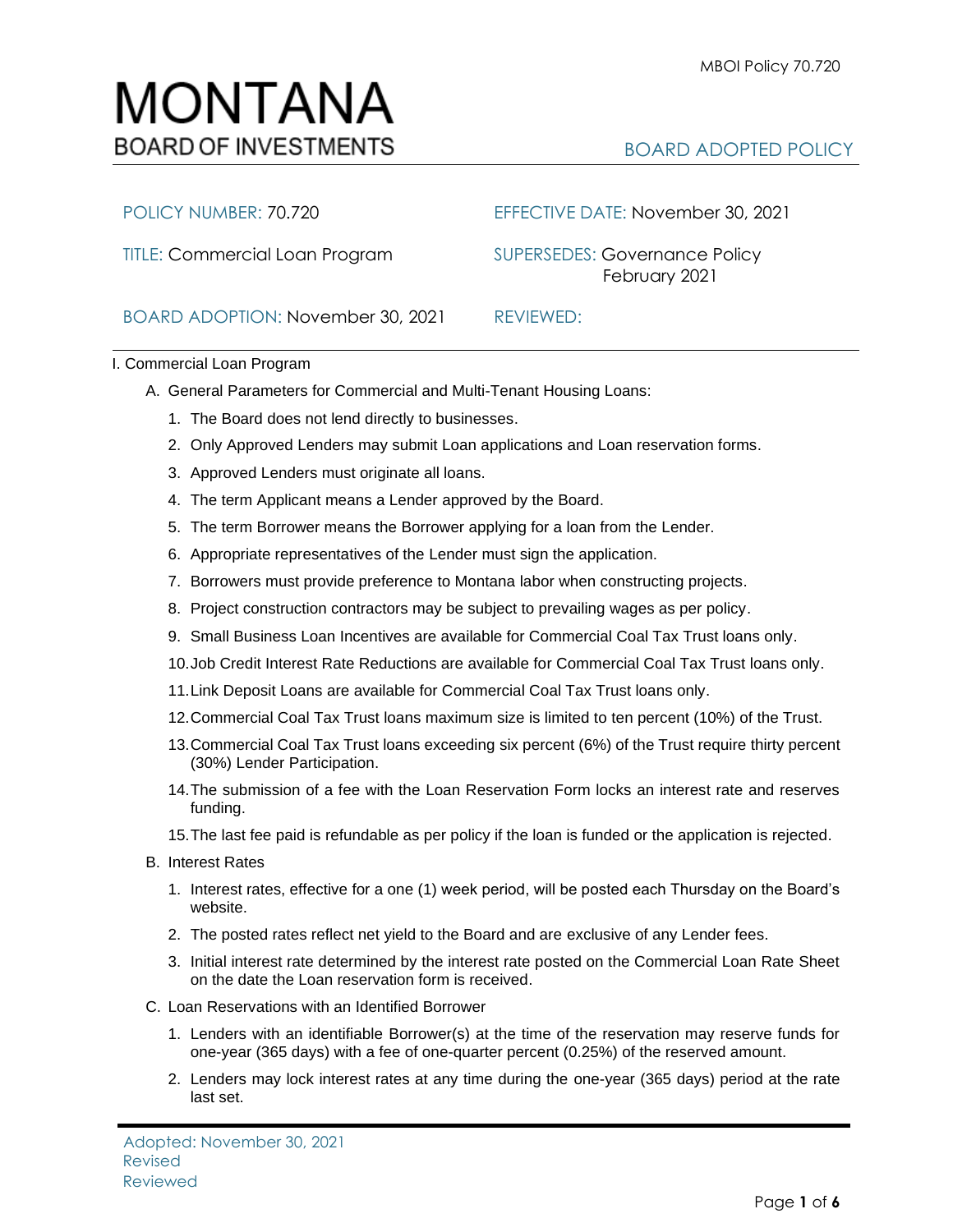- 3. If the loan has not been committed and posted interest rates decline after a Lender has locked interest rates during the one-year (365 days) period, a reservation at the lower rate for an additional one-year (365 days) may be obtained via payment of another one-quarter percent (0.25%) fee.
- 4. If the loan has been committed and posted interest rates decline after a Lender has locked interest rates during the one-year (365 days) period, the lower rate may be obtained via payment of another one-quarter percent (0.25%) fee, but the original commitment letter expiration date remains the same.
- 5. Lenders must offer, underwrite, accept, and close the loan during the one-year (365 days) period.
- 6. All applicable checklist items must be received within ninety (90) days after expiration of the one-year (365 days) period.
- 7. The reservation may be extended as per Section D.
- 8. Blended interest rates may be applied for increases in the reserved amount of an existing reservation.
- 9. The last fee paid is refundable if the loan is funded or the application is rejected.
- D. Reservation Extensions
	- 1. If the project for which the loan proceeds will be utilized is not completed within the initial oneyear (365 days) reservation period up to two additional one-year (365 days) increments may be granted upon written request and payment of an additional one-quarter percent (0.25%) fee for each extension.
	- 2. Additional one-year (365 days) extensions will not be granted if the project has been completed within the existing reservation/commitment period.
	- 3. Extension fees must be received via ACH within fifteen (15) working days after the expiration date of the current one-year (365 days) period to keep the reservation in force.
- E. Fundings
	- 1. The loan in which the Board is to participate must be closed prior to the commitment letter expiration date.
	- 2. Funding documents required in the commitment letter must be received within ninety (90) days after the first principal and interest payment date of the project term note or the commitment date expiration, whichever comes first.
	- 3. Fundings should occur on or around the tenth (10) day of the month.
	- 4. At least thirty (30) days' notice must be provided to be eligible for fundings.
- F. Financial Institution Incentive for Small Business Loans
	- 1. Posted interest rates may be reduced by one-half percent (0.50%) for loans of less than fivehundredths percent (0.05%) of the Montana Permanent Coal Tax Trust balance at the most recent fiscal year-end.
		- a) The amount is posted weekly with the interest rates.
	- 2. Pursuant to Section 17-6-319, MCA, this reduction is available for loans made to small business, which the Board defines as businesses with gross annual payroll of less than \$10.0 million.
- G. Pricing Adjustment for Participation Loans Based on Loan-To-Value
	- 1. Loan-To-Value (LTV) is based on lessor of reasonable project costs (including architecture, engineering, and capitalized interest) or market value appraisal.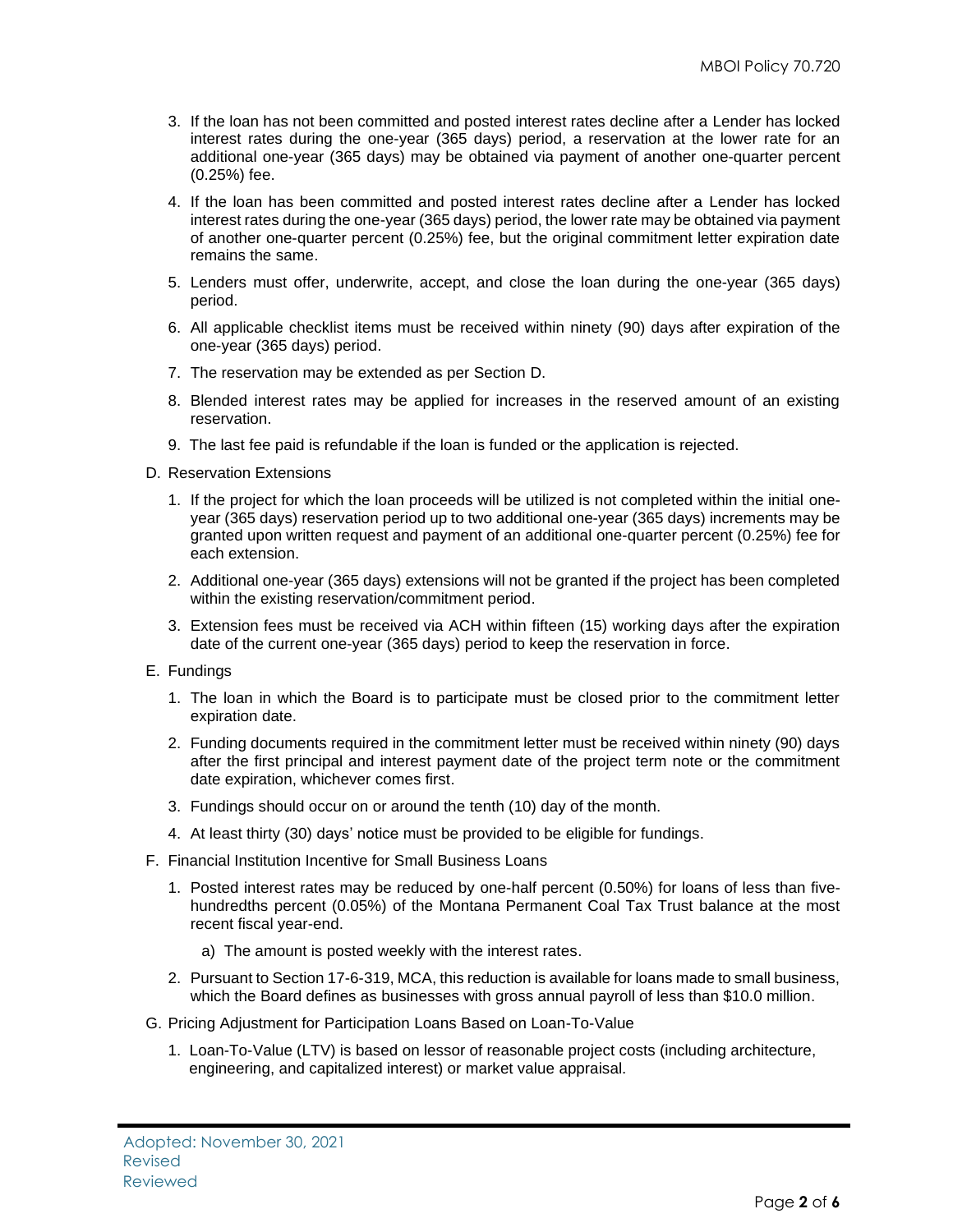2. The following risk adjustments for loan-to-value on collateral will be made to the posted interest rate:

| Loan-To-Collateral Value                               | <b>Board Participation</b> | Net Yield To Board                                                  |
|--------------------------------------------------------|----------------------------|---------------------------------------------------------------------|
| 1-75% LTV                                              | 80%                        | Posted Rate                                                         |
| 76% - 80% LTV                                          | 70%                        | Posted Rate                                                         |
| 81% - 85% LTV                                          | 60%                        | Posted Rate                                                         |
| 86% - 90% LTV                                          | 50%                        | Posted Rate                                                         |
| OR:<br>76% - 80% LTV<br>81% - 85% LTV<br>86% - 90% LTV | 75%<br>70%<br>65%          | Posted Rate $+$ .25%<br>Posted Rate $+ .50\%$<br>Posted Rate + .75% |

- H. Ineligible Loans
	- 1. Loans classified as substandard, doubtful, loss or similar category in Lender's most recent examination report.
	- 2. Loans to businesses with classified loans at the Lender, other than the loan offered to the Board.
	- 3. Loans to trusts.
	- 4. Loans for land development or speculative ventures.
	- 5. Revolving lines of credit, working capital or operating money.
	- 6. Loans to pay delinquent taxes.
- I. Collateral Requirements
	- 1. First mortgage/lien position shared proportionately with Lender.
	- 2. Collateral must have sufficient economic life to support the term of the loan.
	- 3. Personal guarantees as required by Lender or the Board.
	- 4. If Lender requires, an attorney opinion on authority of Borrower to borrow and all collateral documents.
	- 5. Other collateral as required by Lender or the Board.
- J. Appraisals
	- 1. Licensed Montana appraisers are preferred unless a specialized property collateral requires an out of state appraiser.
	- 2. The following appraisal requirements apply to all appraisals irrespective of the Lender's appraisal or loan policy appraisal requirements.
	- 3. Appraisal requirements are based on the total loan amount shown:

| Up To \$500,000 | As required by Lender to provide basis for value                                             |
|-----------------|----------------------------------------------------------------------------------------------|
| Over 500.000    | Appraisal Report, as defined by the Uniform Standards of<br>Professional Appraisal Practice. |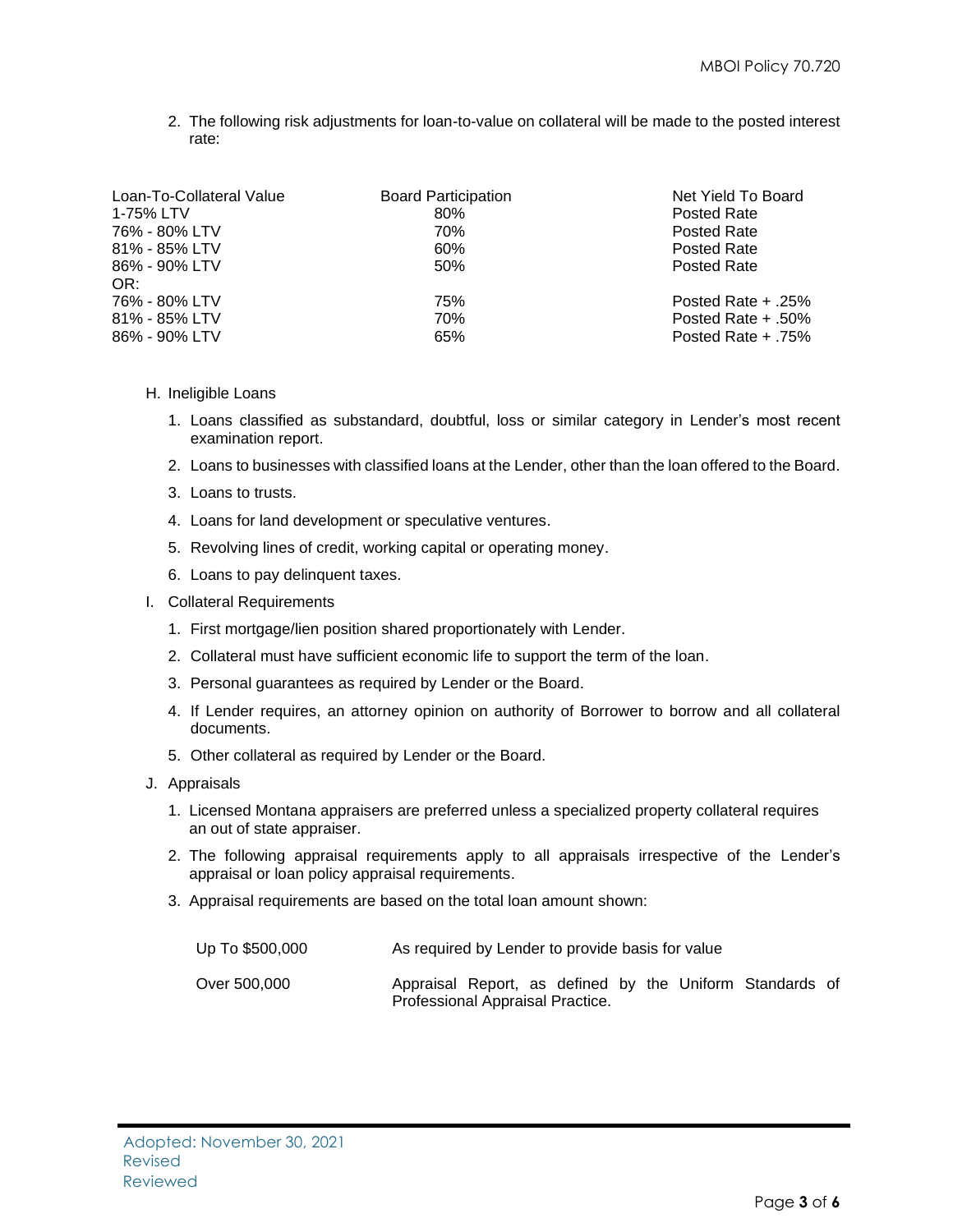- K. Other Commercial Loan Policy Considerations
	- 1. A loan that includes refinance of existing debt, other than construction financing, will be considered if, at a minimum, the refinanced amount is retained by the Lender.
	- 2. The Board participation will not exceed eighty percent (80%) of the total loan.
		- a) If the Borrower already has a loan participated with the Board and the Borrower wants to acquire additional debt, which would consolidate the existing participated loan and a new construction/equipment loan, using the same or a different Lender, the Board will NOT consider its portion of the existing participated loan as a refinance.
		- b) The expansion should create new jobs and/or create economic development.
	- 3. Investor properties must independently cash flow with coverage at one and a quarter times (1.25X) on a twenty (20) year amortization or equivalent, or other financial consideration.
		- a) The Board may establish a higher coverage ratio depending on economic conditions and/or industry.
	- 4. Balloon payment loans are eligible provided Loan-To-Value at maturity is acceptable to the Board.
	- 5. The Board will proportionately participate in any prepayment penalty required by the Lender.
	- 6. Loans for projects on leased land will be considered if the lease does not expire prior to loan maturity.
	- 7. Collateral documents must contain due-on-sale clauses, requiring Lender's consent prior to loan transfer.
	- 8. Loan assumptions permitted upon Board approval with a loan assumption fee of \$500.00.
	- 9. Environmental risk assessment as required by Lender.
	- 10.Escrow impounds may be required for taxes & hazard insurance when Loan-To-Value exceeds fifty percent (50%).
	- 11.Maximum loan amount to any Borrower is limited to ten percent (10%) of the book value of the Coal Tax Trust as of the month-end prior to a loan commitment.
	- 12.If a Borrower:
		- a) Has received or will receive a value-added loan from the Board or is a business for which a local government has provided infrastructure funded by an infrastructure loan made by the Board, the outstanding principal of the value-added and/or infrastructure loan will be applied against the ten percent (10%) maximum loan size. A Borrower or business may not incur a debt to the Coal Tax Trust exceeding ten percent (10%) of the Trust's book value.
	- 13.Any loan exceeding six percent (6%) of the Trust requires thirty percent (30%) Lender participation.
	- 14. The Board may apply different criteria to loan requests from non-profit Borrowers.
	- 15.Maximum loan terms are:
		- a) Federally Guaranteed, thirty (30) years.
		- b) Linked Deposit, twenty (20) years.
		- c) Participation, twenty-five (25) years.
	- 16.All loans submitted for participation to the Montana Board of Investments from Board members or Board staff shall first be approved by the Board before the loan is committed and funded.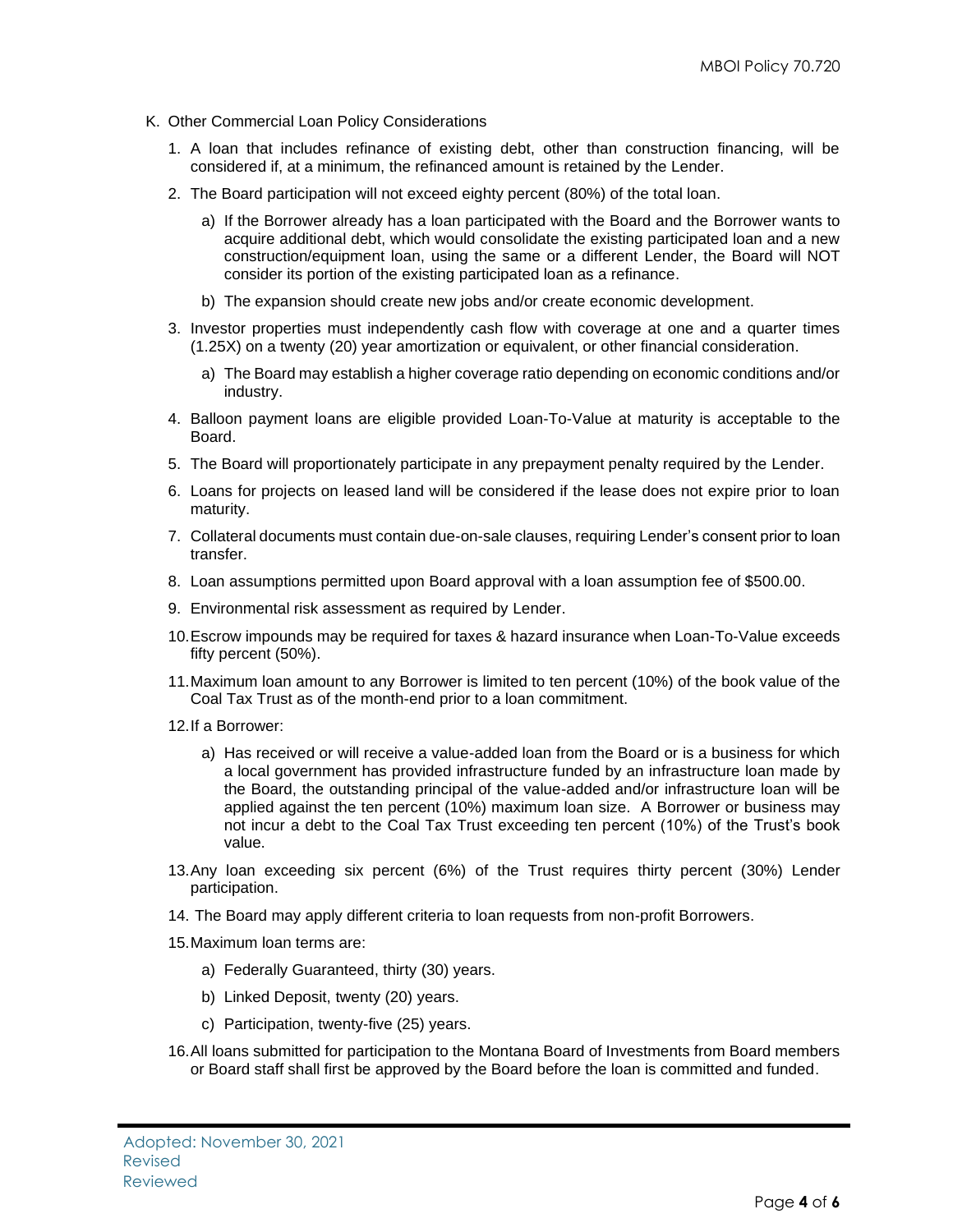- 17.Any time an approved Lender downgrades a commercial loan participated with the Board, the approved Lender must notify the Board of the downgrade and submit to the Board the most recent Lender credit review and an explanation why the credit was downgraded, within (thirty) 30 days of the downgrade.
- 18.If the approved Lender applies a default interest rate to a participated loan, the Board interest rate will also be increased to that default interest rate and remain effective for the same period of time as the approved Lender.
- 19.Thirty percent (30%) cash equity is required for hotel/motel facilities.
	- a) The LTV will consider the lower of hard costs or appraised value.
- 20. The Montana Board of Investments may require additional due diligence and research on loans at its sole discretion.
- L. Interest Rate Buy Down On Existing Commercial Loans
	- 1. The Board portion of an outstanding loan interest rate may be reduced to the Board's current posted rate at the time the Loan Reservation Form and fee is received.
	- 2. The interest rate will be calculated by rounding the remaining term up to the nearest year and interpolating the buy down interest rate for that specific year.
	- 3. The fee is calculated as shown:
		- a) Sixty (60) months or less, one percent (1%) of outstanding Board loan balance.
		- b) Sixty-one to one hundred and twenty (61 to 120) months, one and a half percent (1.5%) of outstanding Board loan balance.
		- c) One hundred and twenty-one (121) months or more, two percent (2%) of outstanding Board loan balance.
	- 4. Interest rate reductions are effective on the next payment due date after the fee is received and the reduction is approved by the Board.
	- 5. Job creation interest rate reduction can be applied to the buy down interest rate for all new jobs created after the date of the rate buy down.
		- a) If a rate reduction resulting from the creation of jobs was applied to the loan prior to the interest rate buy down, the previously applied rate reduction and any new job-related rate reduction after the interest rate buy down cannot exceed a total of two and a half percent (2.50%).
		- b) The previously used job credit rate reduction cannot be applied to the buy down interest rate.
- M. Job Creation Interest Rate Reduction
	- 1. With the exception of Linked Deposit and Value-Added loans, Borrowers who create jobs as a result of a Coal Tax Trust commercial loan are entitled to an interest rate reduction of one-fifth percent (.05%) for each qualifying job created up to a maximum of two and a half percent (2.50%).
	- 2. One job is equal to the Private Annual Wage shown on the weekly posted Commercial Loan Rate Sheet.
	- 3. For jobs paying more than the Private Annual Wage, job credits will be increased proportionately for each twenty-five percent (25%) increment above the Private Annual Wage to a maximum of two jobs.
	- 4. For jobs paying less than the Private Annual wage, job credits will be reduced proportionately for each twenty-five percent (25%) increment below the Private Annual Wage.
	- 5. Job credits are not available unless one whole job is created.